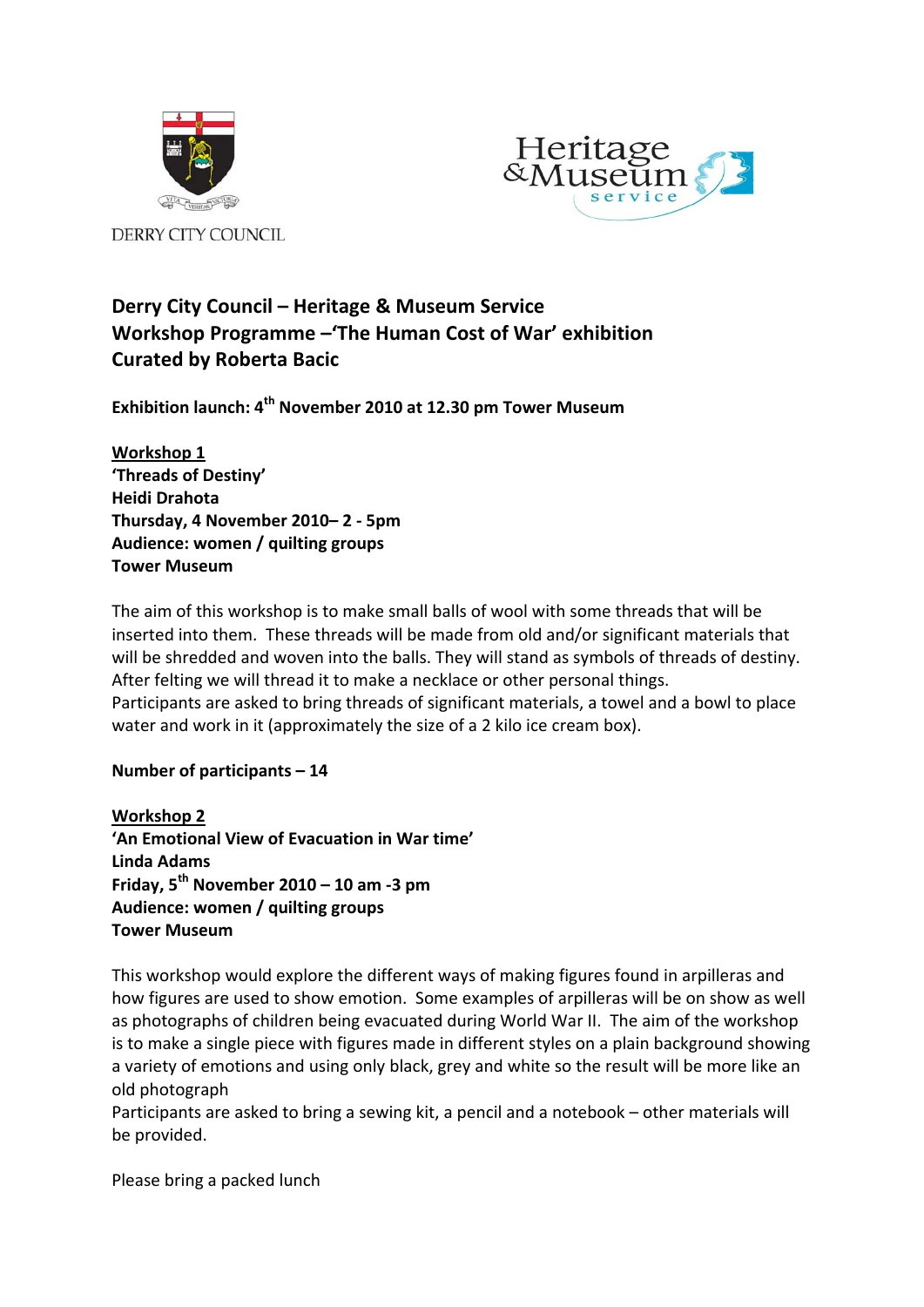**Number of participants ‐ 14 Workshop 3 'Make Do and Mend' Linda Adams Saturday, 6th November 2010 – 10 am ‐3pm Audience: public Tower Museum**

This workshop will focus on how women coped with shortage and rationing using the "Make Do and Mend" pamphlets issued by the government. Everyone will make a small arpilliera showing a way of making do or mending taken from the pamphlets. The fabrics used for this will be limited so using the ethos of "making do" and using what is available can be shown.

Participants are asked to bring a small pair of scissors, needles, a reel of cotton, a notebook and pencil

Please bring a packed lunch

#### **Number of participants ‐ 14**

**Workshop 4**

**Afghanistan Installation: Launch and Schools' Workshops Artist‐in‐residence: Heidi Drahota Launch Date: Monday, 8 November 2010 at 12 noon in the Verbal Arts Centre Further Details: Contact Bernie Kilroy on 028 7126 6946**

**Workshop 5 'Lost Children of War' Deborah Stockdale Tuesday, 9 November 2010 – 10 am – 3 pm Audience: women/quilting groups Tower Museum**

This workshop will focus on the experiences of children during war and conflict. It will look at issues of displacement and evacuation, of fear and grief, and the loss of innocence, as well as militarisation of the young during conflict. We will create small arpilleras, A3 size or so, on personal interpretations of these themes.

Participants should bring needles, scissors and any scraps of fabric that might be personally meaningful. Threads and fabrics supplied.

Please bring a packed lunch

**Number of participants ‐ 14**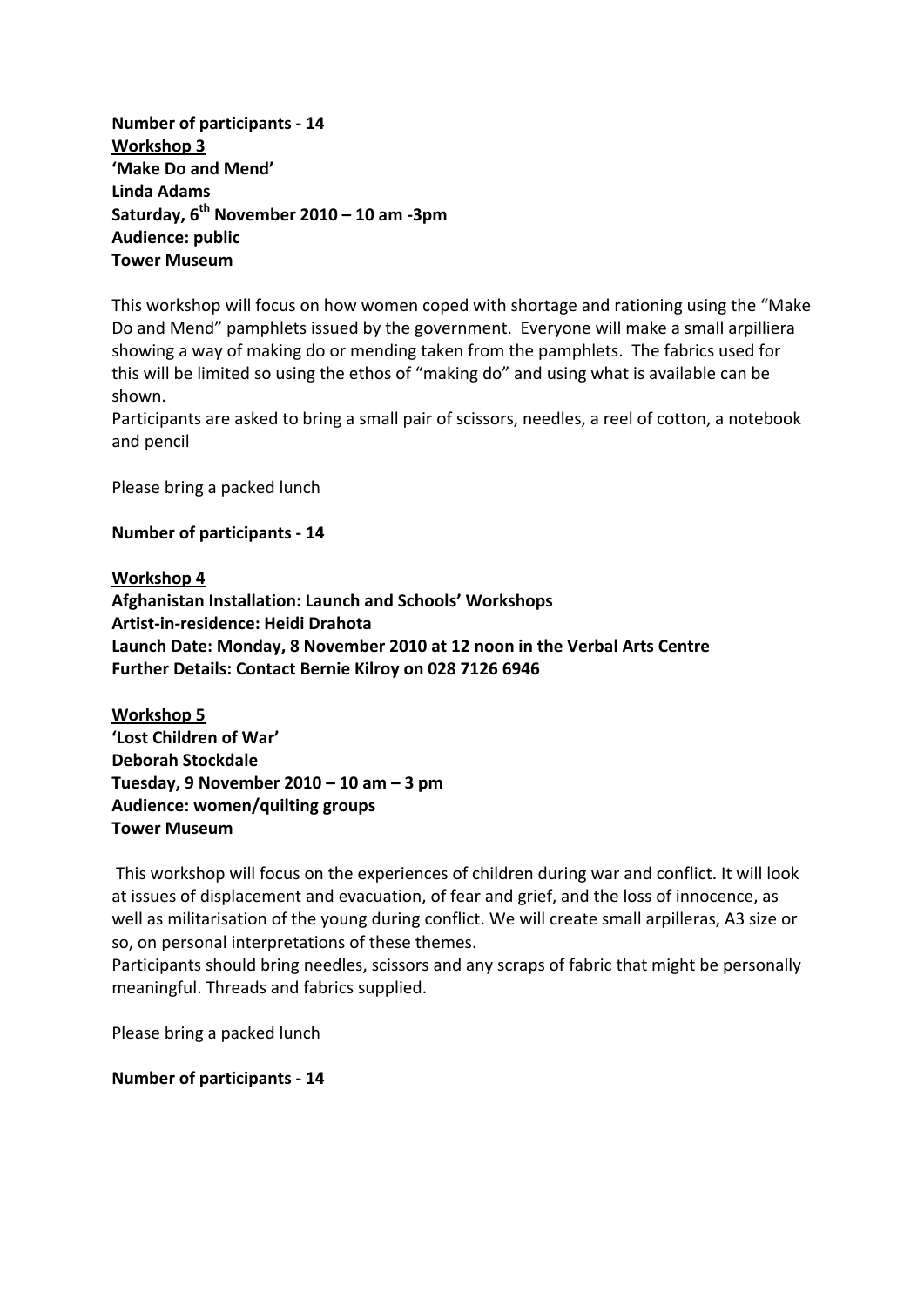# **Workshop 6 'Hearts and Flowers' Irene MacWilliam Wednesday 10 November 2010– 10 am – 4 pm Audience: women/quilting groups Tower Museum**

Hearts and flowers are symbols of love. Students will make a small memory piece to complement the exhibition ‐ The Human Cost of War. The pieces we make could be used in a card, hard framed, made into a small wall piece, or incorporated into a cushion. No textile knowledge required

The finished pieces will be no larger than A4.

# **Participants will need to bring**

- Sharp small scissors
- Sewing needles with an eye to take embroidery thread.
- Sharp pencil, rubber and ruler.
- Small buttons or beads if they have them
- If you have some brightly coloured small pieces of fabric or old shirts or like from a loved one, shirt buttons are brilliant for incorporating into a piece.

Please bring a packed lunch

## **Number of participants ‐ 16**

### **Workshop 7**

### **'Men's Insights into Women's War Textiles'**

# **An opportunity for men to reflect together on the Human Cost of War exhibition Rob Fairmichael**

## **Friday 12 November 2010 – 10.30 am – 2pm**

**Audience:** All men interested in reflecting on the subjects presented by the women in the exhibition *The Human Cost of War*

### **Tower Museum**

On arrival there will be a guided tour by the curator Roberta Bacic. The session will then reflect in different ways on what has been seen and, given that this is a workshop for men reflecting on the work of women through their arpilleras and quilts, the gender dimensions of the topics concerned will be addressed.

### **Number of Participants: 15**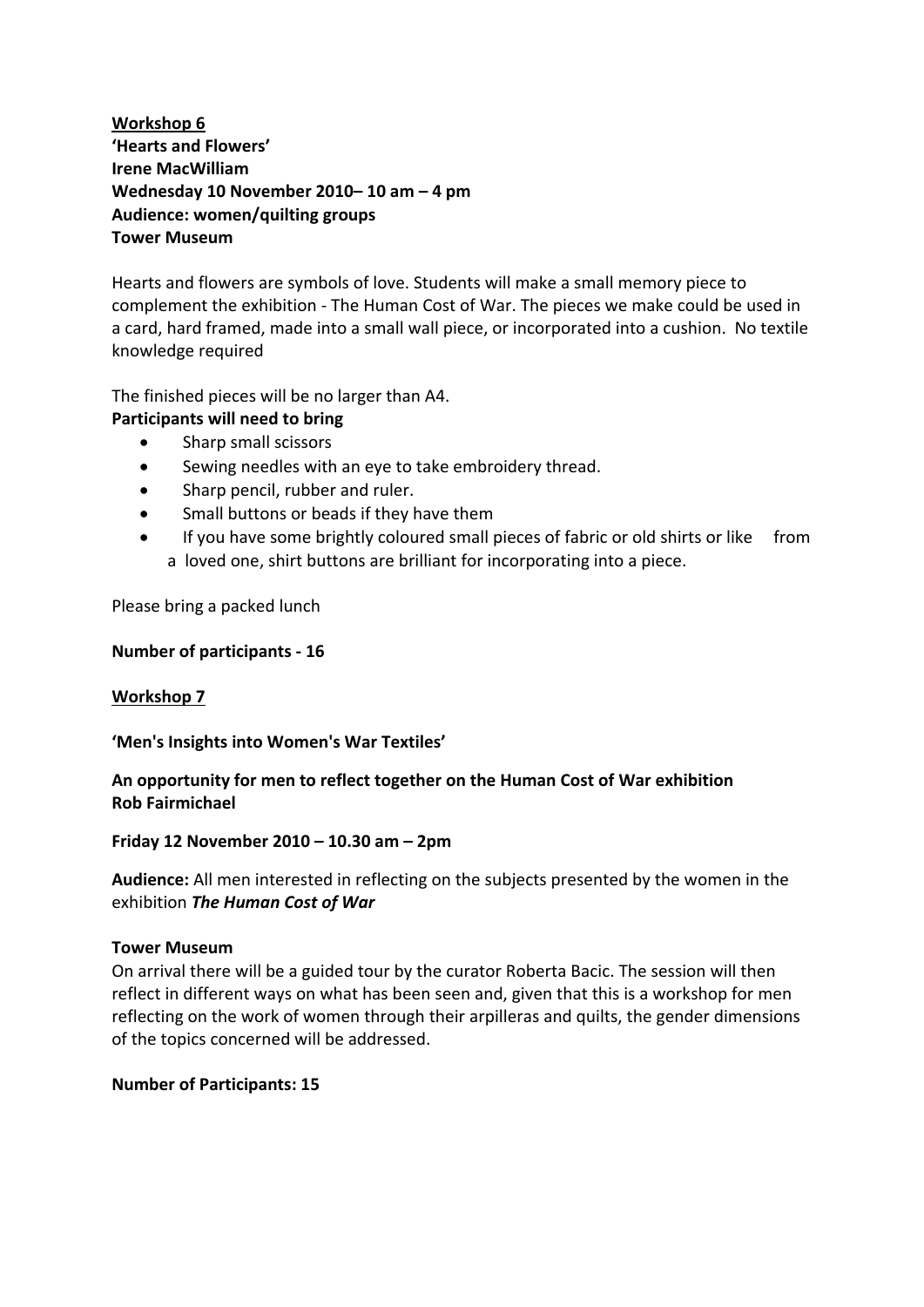## **Workshop 8**

**The Fabric of Conflict: the Conversation facilitated by Healing Through Remembering Friday 3 December 2010 – 11.30 am – 4 pm Venue: Tower Museum**

Healing Through Remembering offers opportunities for conversations to explore a wide range of issues around dealing with the past. This will begin with a guided talk and tour of the Human Cost of War exhibition by Curator Roberta Bacic followed by lunch

The afternoon workshop will start at **2pm** and finish at **4pm**. It will be facilitated by HTR and will offer participants a safe environment in which they can explore issues and reflect on experiences that have been raised through visiting and discussing the '**The Human Cost of War'** exhibition

**Audience:** Anyone interested in reflecting on the issues raised by the images of conflict in the exhibition**, '***The Human Cost of War'* presenting over twenty personal quilts and arpilleras that illustrate the subject of war.

Transport will be arranged from Belfast for anyone wishing to travel to see the exhibition and take part in the conversational workshop.

## **Number of participants: 16**

**To register for the day, please contact Claire Smyth on 90238844 or email [claire@healingthroughremembering.org](mailto:claire@healingthroughremembering.org)** 

**Roundtable discussion 1 'Following the Thread' Susan Beck and Janet Wilkinson, Facilitators Friday, 5 November 2010 – 3‐ 5.30pm Audience: local facilitators/curators Venue: Tower Museum**

Twenty textile workshops on the theme of Heritage ran from October 2009 and culminated in an exhibition of personal arpilleras at the World Museum Liverpool in June 2010. The project worked with children, Irish social groups, ESL community centres and visitors to the museum. Participants worked simply with basic materials and found this shared creative process could be a profound experience.

The focus of this discussion will be the exploration of themes that emerged during the course of the project. It is an opportunity for everyone to reflect and pool their experience.